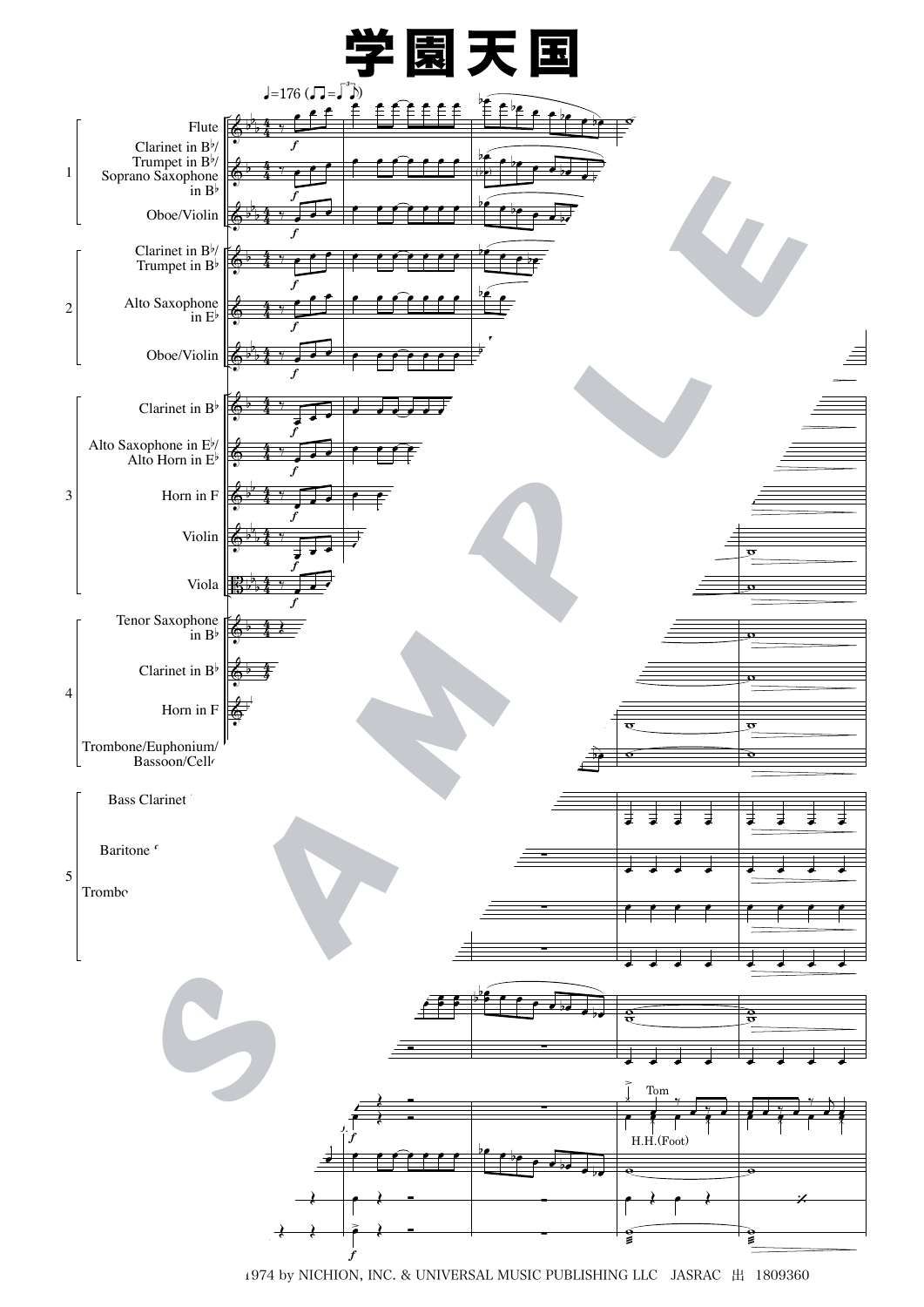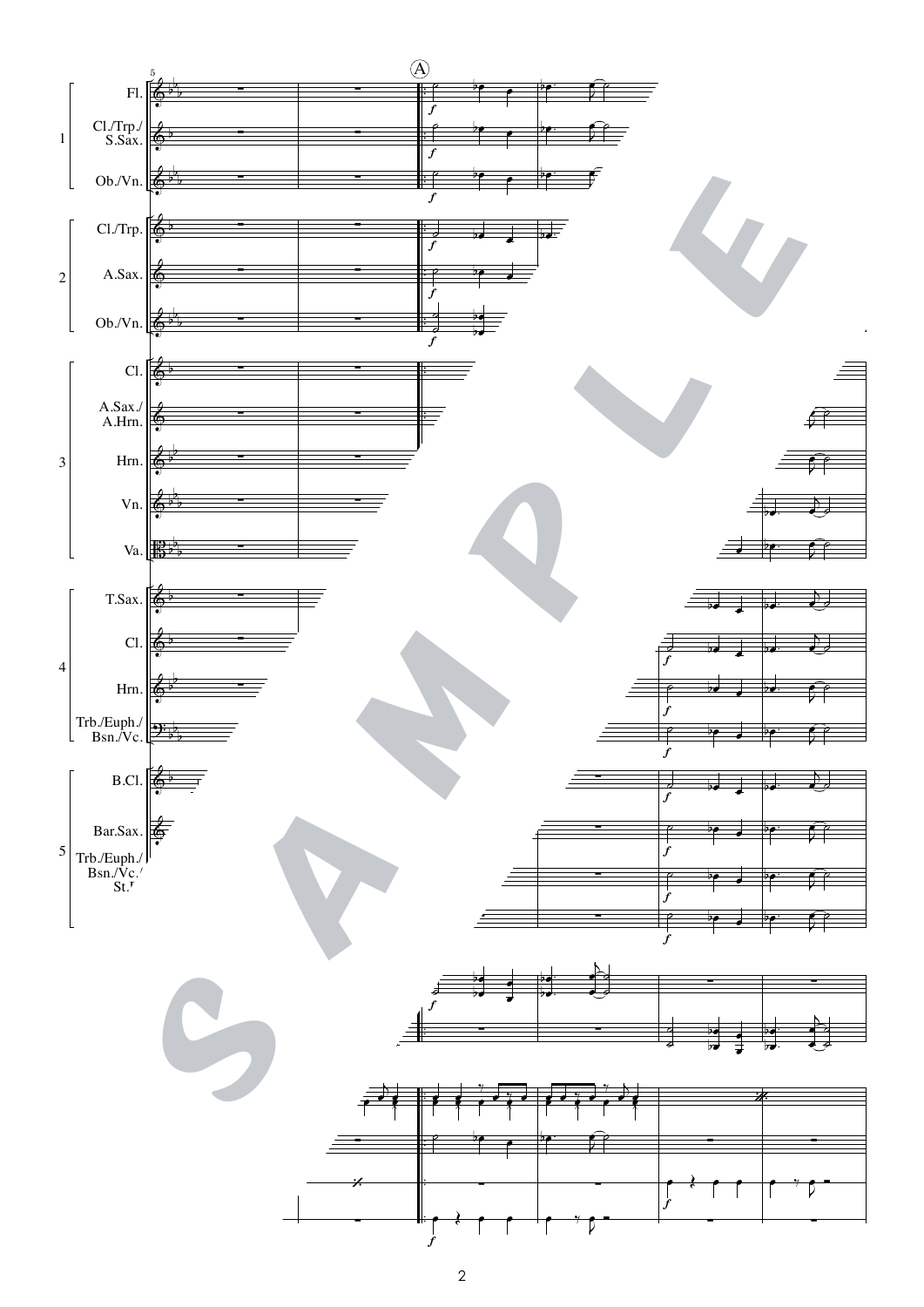

井上忠夫

## **PART 1 Flute**



. UNIVERSAL MUSIC PUBLISHING LLC  $\,$  JASRAC  $\,$   $\rm H$   $\,$  1809360  $\,$ 

*3*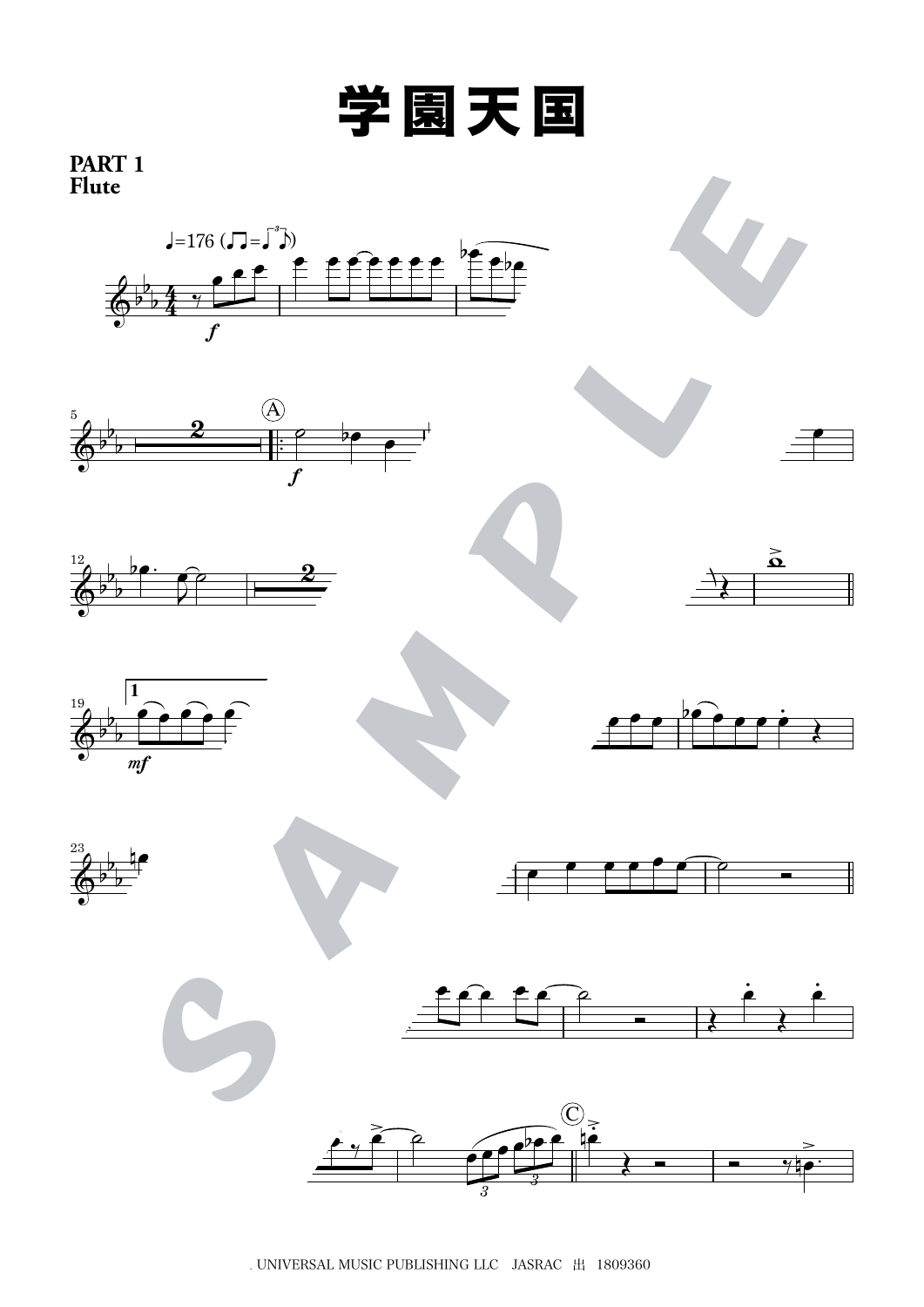

井上忠夫

 $\overline{\text{Clarinet in B}}$ <sup>b</sup> / Trumpet in  $\overline{\text{B}}$ <sup>b</sup> / **Soprano Saxophone in B**b